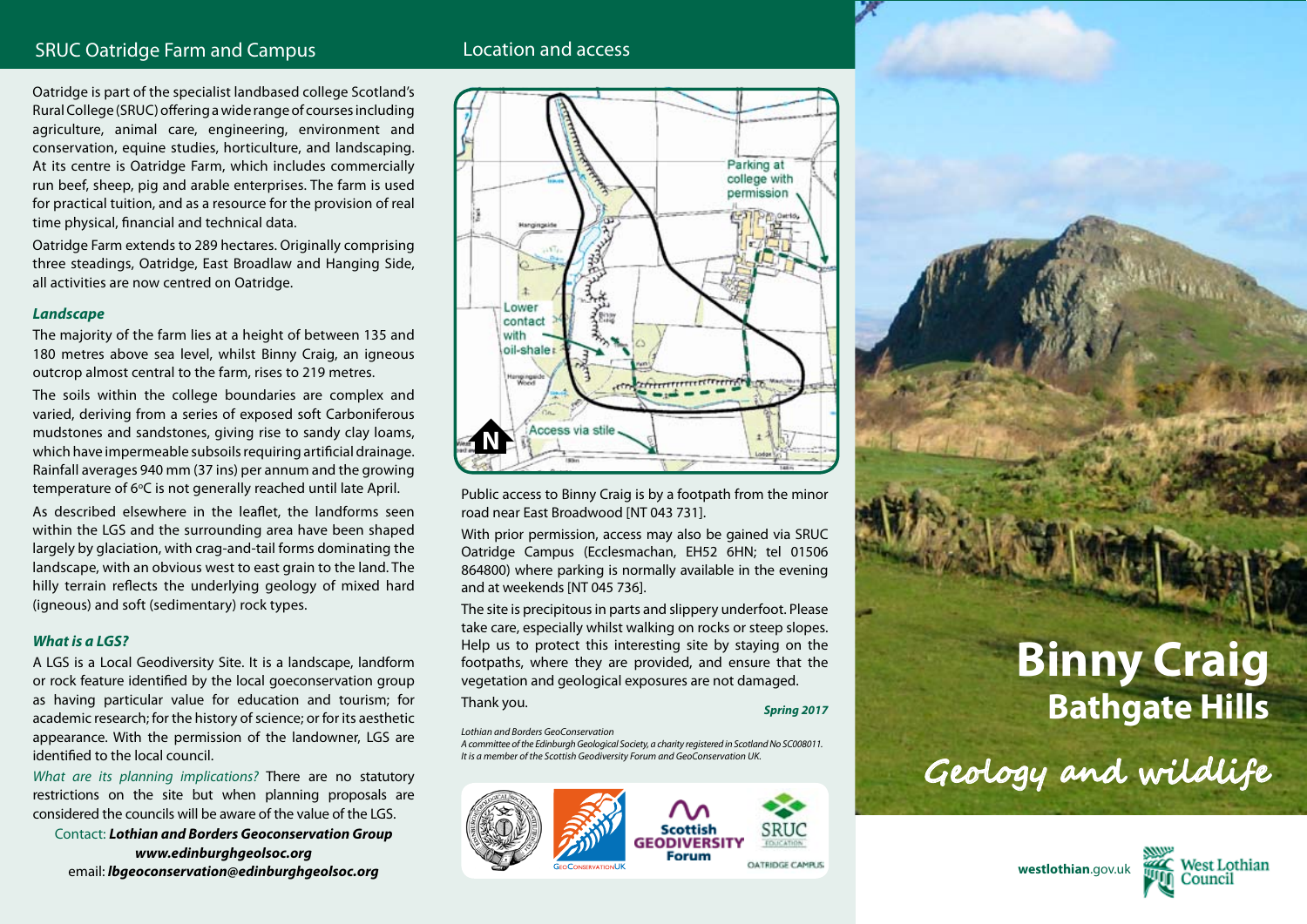

Binny Craig is a prominent landmark in West Lothian, situated in the grounds of the SRUC Oatridge Campus of Scotland's Rural College (SRUC). It is a spectacular example of a *'crag-and-tail'* landform, a legacy from the last ice age, with its '*crag'* of hard rock facing west, and a sloping *'tail'* of sedimentary rock and fertile farm land to the east. Binny Craig and the surrounding terrain exhibit many features of an ice-sculptured landscape of *drumlins*, ice-cut channels and glacial spillways. On a clear day a magnificent panorama can been seen from its summit. One can see the full width of Scotland's Midland Valley, from the Southern Upland Lammermuir Hills and Culter Fell in the south-east and south to the Highland hills such as Ben Ledi in the north-west. (Open the leaflet to see details of the panoramic view).

Binny Craig is a stepped sill of *dolerite* rock sandwiched between layers of *Carboniferous sedimentary strata*. When broken, the rock emits a bituminous odour derived from oil-shales in the strata. The dolerite is an unusual form of quartz-dolerite known as the Binny Craig type. The sill dips at  $25^\circ$  to the east and the step forms the striking cliff to the west.

A full description of Binny Craig is given by J.W. Lunn in the *Transactions of the Edinburgh Geological Society for 1926*, pages 74 to 79.

*An explanation of geological terms used (highlighted in bold print) is given in the glossary overleaf.*

# Natural history at Binny Craig Geology of Binny Craig Geology of Binny Craig

SRUC Oatridge Campus estate is made up largely of agricultural land, but also contains woodland areas, ponds, water courses, and a golf course; all of these provide valuable habitats for wildlife. Habitats within Binny Craig Local Geodiversity Site (LGS) include: steep crags, agricultural grassland, old hedgerows and the aptly named *'Crow Wood'*  (a mixed, planted woodland, that supports a rookery).

Some of the mammals you might catch sight of within the LGS include badgers (which like to forage in woodlands and grasslands), foxes, brown hares (often seen racing across open fields), stoats and weasels. You might even catch a glimpse of a red squirrel, probably part of a colony re-introduced at Beecraigs Country Park.

Many species of birds can be found on this site, including:

kestrels, buzzards, sparrowhawks, merlin and perigrine falcon. The range of habitats within the site support a variety of plants, including wildflowers such as red campion (found in woodlands, hedge banks and growing in base-rich soils), ragged robin (indicative of wet conditions), fewflowered leek and white varieties of the north American pink purslane and Climbing Corydalis is a plant of interest found in the Binny Craig area. Wood sage is a common British plant found in a range of habitats including dry woods, grasslands, heaths and dunes. It is indicative of former woodland cover where none continues to exist.

Gorse is a common shrub found on the site, with its coconut scented flowers it provides excellent cover for nesting birds and is managed, in places, to provide conservation areas within the estate.

Native species of trees present on the site include; oak, elm, elder, willow, scots pine, blackthorn, hawthorn and rowan. These all provide food and shelter for a wide range of native plants and animals, and help to maintain and improve the biodiversity of the site.

Within Crow Wood, there is a small group of four pines not native to Scotland. They are thought to date back to the opening of Binny House, probably ordered from a tree nursery to stock part of the woodland, and may have come from as far away as Bosnia (represented by the Bosnian Pine).

Binny Craig is formed from an **igneous** sill of **quartz- dolerite** intruded into the once commercially valuable sedimentary rocks of the West Lothian Oil Shale formation. Oil shales are found in strata which also include **marls**, sandstones, mudstones and limestones. They were deposited in the **Carbonifereous**, some 330 million years ago, in shallow lakes, which were occasionally inundated by the sea.

Subsequent earth movements contorted the **strata** into a series of folds, and **faults** cut the strata and displaced blocks of the country rock both vertically and horizontally. The Binny Craig **igneous** rock was probably intruded initially as a near vertical dyke injected into a weakness in the earth's crust that ran along the west side of the hill. Part of the intrusion spread between layers of the **sedimentary strata** to form a **sill**, which now caps the hill. Subsequent uplift and erosion has exposed the sill and its feeder **dyke** step. These features, and good examples of the contact between the **igneous dolerite** and the oil shale **strata**, can be seen at this LGS site.

During the glacial period, ending some 12,000 years ago, glaciers moved from the west through the Midland Valley. The ice scoured and sculpted the landscape by grinding and eroding the softer rocks leaving the more resistant harder rock exposed as prominent high ground. When the glaciers retreated, melt waters formed glacial lakes and cut drainage channels (spillways), which can still be seen today as dry gullies and over-deepened streambeds. Many of these features can be seen at Binny Craig and in the surrounding area. The most notable feature is the dominant *'crag and tail'* landform of Binny Craig, Tar Hill to the east, and also West Broadlaw to the south. The ice advancing from the west met the hard resistant rocks that form these outcrops and was forced to rise up over them. The ice gouged out a hollow immediately to the west of Binny Craig, thrust up over Binny Craig to form the steep cliff face, and then smoothed lower gradient tail to the east. The ice exploited lines of weakness (faults) to cut out the five 'notches' or colls along the top of the sill outcrop.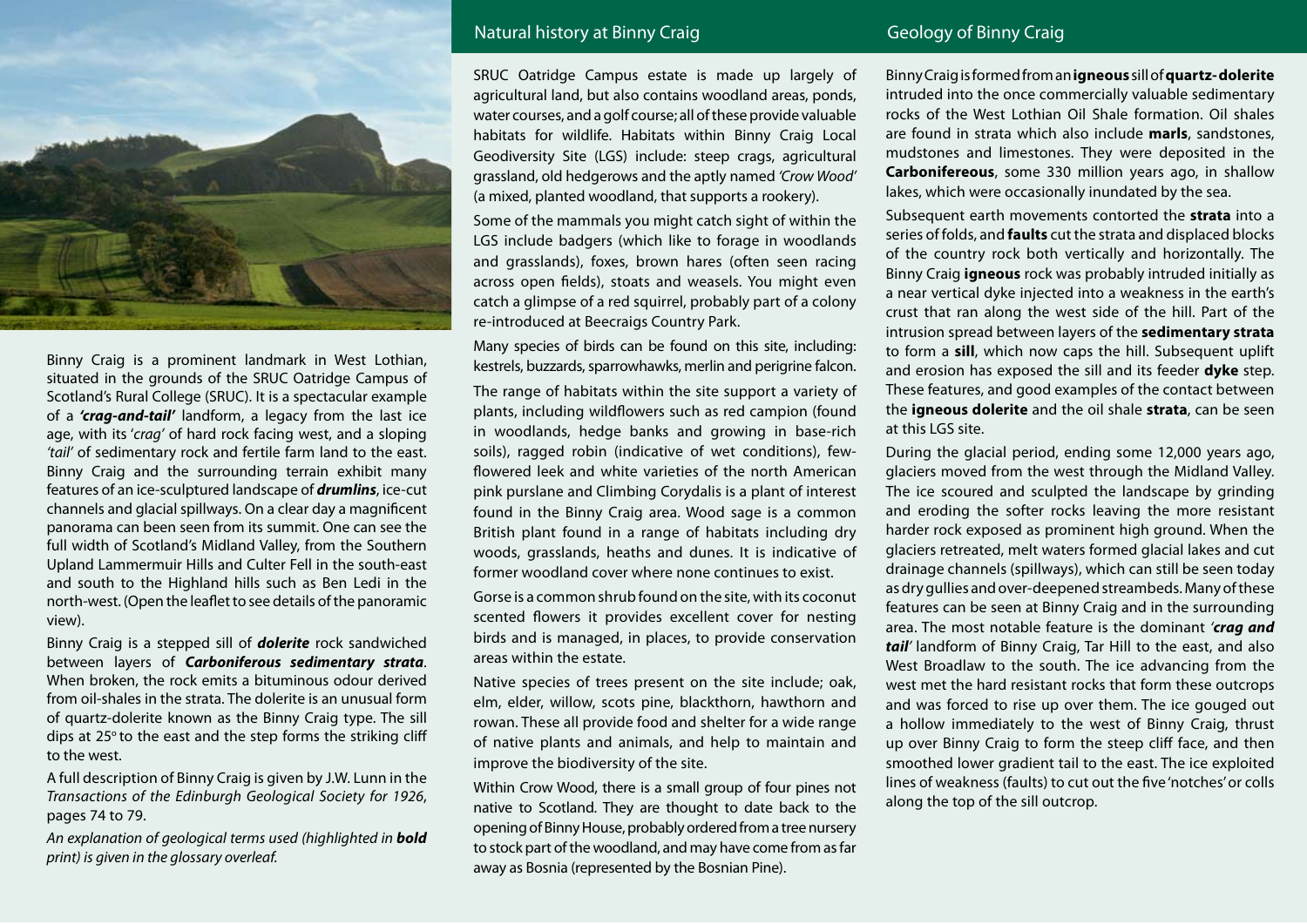# Panorama

#### *Lomond Hills*

Beyond the eastern limb of the Cleish Hills, formed from Carboniferous igneous rocks, the East and West Lomond Hills and the Hill of Beath mark volcanic vents, as does *The Binns*, home of former West Lothian MP, Tam Dalyell. The Shell Mossmorran Petrochemical Plant and the Rosyth Dockyard are two major industrial developments. Beyond SRUC Oatridge Campus lies the oval Tar Hill volcanic vent. The oil-shale bings dominate the middle distance around old mining villages, such as Winchburgh and Broxburn. The famous rail and road bridges span the Forth, where it narrows at Queensferry. To the east, Edinburgh lies on, and is surrounded by, low igneous hills; Corstorphine Hill is a thick dolerite sill. Arthur's Seat and Berwick Law are sites of Carboniferous volcanoes.

### *Pentland Hills*

To the east, the Braid Hills are the northern end of the rounded Pentland Hills, which dominate the horizon towards the south-east. The Pentlands are formed from Lower Devonian lavas and tuffs, and intrusive rocks such as the Black Hill microgranite **laccolith**. In the far distance to the south, beyond the Southern Upland Fault, are folded Silurian and Ordovician sandstones and mudstones of the Lammermuir Hills. Dalmahoy Hill and Kaimes Hill lie on the most prominent ridges formed by dolerite sills, quarried nearer Edinburgh. Population centres have moved from mining villages, such as Broxburn and Uphall, to Livingston. The old mining villages in the area are typically marked by prominent oil-shale bings.

#### *Bathgate Hills*

The gentle topography to the south and south-west allows glimpses of Culter Fell, one of the higher of the Southern Upland hills, and Tinto Hill, a large Lower Devonian microgranite intrusion near Lanark. Tarbrax bing is the most southerly of the oil-shale bings. The 'Five Sisters' bing near West Lothian lies in the middle distance.

#### *Ochil Hills*

Lower Devonian lavas form the Ochil Hills across the Forth. Dalradian rocks form the Highland 'Bens' beyond. The single chimney marks the coal-fired power station at Longannet, site of Scotland's last deep coal mine, now flooded and closed. The BP Petrochemical Complex at Grangemouth, which processes North Sea Oil, is the natural successor to the Scottish oil-shale industry. The west-to-east flowing glaciation of past ice ages has moulded the landscape in the foreground into drumlinoid ridges and crag-and-tail features.